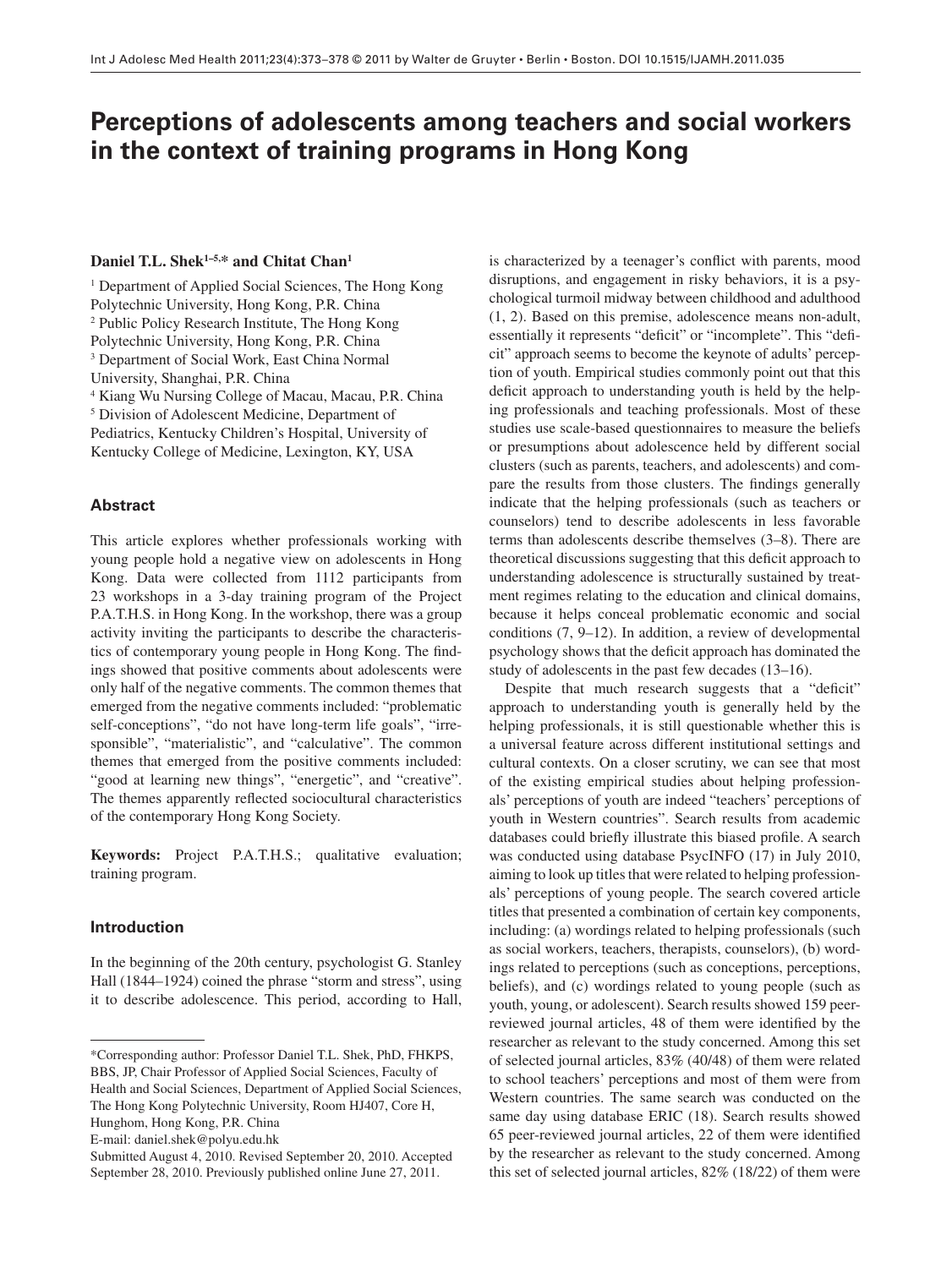related to school teachers' perceptions and most of them were from Western countries. Using the same search code, the database Social Work Abstracts (19) showed only 18 published works, 8 of them were identified by the researcher as relevant to the study concerned. All the articles were from Western countries. Although these search results do not comprehensively cover all published works in this area (at least non-refereed articles, reports, and book chapters were not included), they do consistently show that existing empirical studies do not evenly cover all institutional settings and sociocultural contexts. It is rather clear that most of them are about school teachers' (instead of other helping professionals') perceptions of youth in Western countries.

 Unfortunately, research in non-Western regions, such as Hong Kong or Mainland China, has not yet adequately addressed the issue of youth service professionals' stereotypical perception of youth. Frontline youth workers in Hong Kong generally do not tend to research into their own professional practice. This is partly reflected by the research studies conducted by some of the most research-active youth work organizations in the region. These include Breakthrough Ltd. (20), The Youth Research Center of the Hong Kong Federation of Youth Groups (21), The Boys' and Girls' Clubs Association of Hong Kong (22), and the Commission on Youth of the Home Affairs Bureau (23). In July 2010, the websites of these selected organizations altogether indicated 328 research reports published during 1993-2009. Among these published items, 7 of them concerned parents' opinions, 6 of them concerned public opinions, 10 of them presented statistics and trends, 105 of them were analyses of youth issues, and 200 of them presented youth opinions. Yet none of them was about professionals' view of young people. This simple literature search definitely cannot comprehensively cover all the studies done by local youth work agencies, but it does suggest that frontline youth work organizations generally do not see that "professional reflection" deserves a high priority in their research agenda.

 There are some postgraduate dissertations written by experienced social workers which are concerned with youth workers' perception of youth. For example, Chan (24) reported that although there was a deficit approach to understanding youth development presented by the official youth service documents, youth workers' verbal accounts indeed presented a more diverse range of concepts informing their need assessments. Shiu (25) argued that research studies about young people's deviant behaviors increasingly presented a deficit approach that focused on individual faults, and that this might risk concealing problematic social conditions in which the young people were situated. However, many of these studies are small-scale case studies lacking research rigor.

 As there is a lack of representative studies concerning youth service professionals' perceptions of youth in non-Western regions, this article presents a study concerning Chinese youth service professionals' perception of Chinese youth in contemporary Hong Kong society. It is expected to contribute to the discussions in the local youth work context as well as in a broader academic context concerning how young people are perceived by helping professionals in positive youth development programs. The workshops for the program implementers

of the Project P.A.T.H.S. (Positive Adolescent Training through Holistic Social Programs) in Hong Kong can provide us with a sizable dataset contributing to the discussion. In contrast to the traditional preventive and remedial approaches to youth work which focus on young people's failures and problems, the positive youth development approach perceives young people as "assets", highlighting the promotion of social, emotional, spiritual, and mental well-being (26).

 The Project P.A.T.H.S is a school-based program aiming to promote positive and holistic youth development in Hong Kong which is financially supported by The Hong Kong Jockey Club Charities Trust. The program has been implemented in more than 250 secondary schools in Hong Kong since the 2005 – 2006 school year (27) . The Project P.A.T.H.S. is a twotier program designed for junior secondary school students (Secondary 1 to Secondary 3 students). The Tier 1 Program is a program for all students based on a set of positive youth development constructs (13, 28) , and the Tier 2 Program is for students having more psychosocial needs. The Tier 1 Program consists of 40 units (totaling 20 teaching hours) for each grade in each school year. The details of this school-based curriculum are described elsewhere (29) . The Project P.A.T.H.S. has consistently emphasized the importance of systematic training for program implementers since its inception. The potential participants of the Project P.A.T.H.S. training programs are secondary school teachers and social workers. Details of the training program are described elsewhere (30) .

 A series of training workshops for social workers and teachers were conducted during October 2005 to August 2006 in Hong Kong. The participants in the workshops were asked to participate in a group exercise inviting them to describe three attributes of Chinese adolescents in contemporary Hong Kong society. These data, therefore, usefully help present Chinese youth service professionals' perceptions of Chinese adolescents in contemporary Hong Kong society. The following questions were addressed in this study: Do the youth service professionals generally hold a negative view on adolescents ? What negative attributes of adolescents are perceived? What positive attributes of adolescents are perceived? What special features can be identified from these perceptions?

#### **Methods**

Impressions of "contemporary adolescents" noted by a total number of 1112 social workers and teachers were collected from 23 training workshops held during October 2005 to August 2006 in Hong Kong.

 There were several steps in the data organization and analysis process. First, the unit of analysis was a "meaningful unit" instead of a sentence. For example, a sentence noting adolescents are " rebellious and smart" would be broken down into two meaningful units, namely, "rebellious" and "smart". These "meaningful units" were further classified and coded based on two major attributes, namely "the nature of the comment" and "the mode of expectation reflected by the comments".

Second, the nature of the comment was identified with reference to four possible categories: (a) positive – meaningful units showed some directional indicators such as strong, good, high, having, etc.,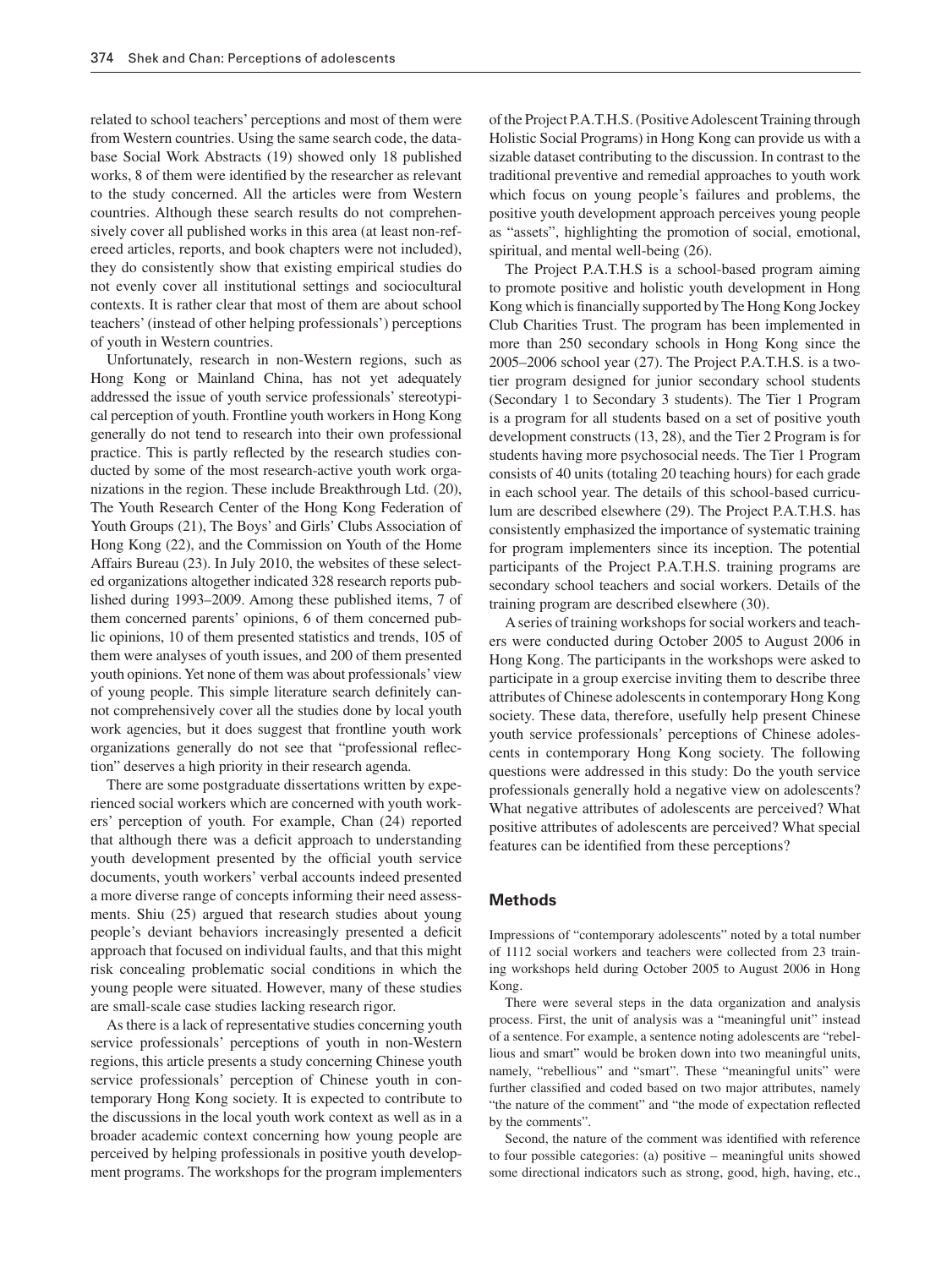or implied a positive sense based on a general value judgment in the Hong Kong context, e.g., trendy, smart; (b) negative – meaningful units showed some directional indicators such as weak, bad, low, lacking, etc., or implied a negative sense based on a general value judgment in the Hong Kong context, e.g., irresponsible, calculative; (c) neutral – meaningful units noted a condition without a direction; and (d) undecided – meaningful units that the researchers did not understand or those obviously implied a judgment but the researchers were not sure whether it was positive or negative.

Third, the domain of the comment was identified with reference to two possible categories. The first category was "focus on personal qualities" such as a meaningful unit saying "youth people lack social skills" (a negative comment) or a meaningful unit saying "youth people are sociable" (a positive comment) indicates that the commentator holds some expectations concerning the personal qualities of an individual. The second category was "focus on social conditions" such as a meaningful unit saying "youth people having many opportunities to develop their potentials" (a positive comment) or a meaningful unit saying "youth people lack opportunities to develop their potentials" (a negative comment) indicates that the commentator holds some expectations concerning the conditions of the social environment.

 Fourth, the numbers of meaningful units associated with these attributes were compared and cross-tabulated, serving to reveal any special features that might be worth noting. Moreover, the contents of different sets of meaningful units were further analyzed, aiming to explore any emerging themes or special features that might be worth noting. Word frequency analysis was used to identify those most frequently appeared vocabularies. These frequent vocabularies were further interpreted, combined, and selected by the researchers, and significant common themes were then induced.

# **Results**

 Data were collected from 1112 participants (798 teachers and 314 social workers) in 23 Project P.A.T.H.S. training workshops held in 2005–2006. There was a group activity inviting participants to note down their impressions on "contemporary adolescents" and 1327 meaningful units were derived from participants' responses in that activity. Inter-rater reliability tests for the coding of "the nature of comments" and the coding of "the mode of judgment reflected by the comments" were performed. A second rater randomly selected 50 items rated by the first rater to see how far the selected items were coherently rated by different raters. It was noted that the coding of "nature of the comment" (i.e., positive/negative) had 90% inter-rater reliability and inter-rater reliability of the coding of "the domain of the comment" (i.e., personal qualities/ social conditions) was 94%.

 Several observations were derived from the data. First, negative responses obviously outnumbered positive responses. Among all the meaningful units ( $n=1327$ ), 54% of them were classified as negative, only 30% of them were classified as positive, and the rest of them were neutral or undecided (Table 1). In other words, positive comments were only half of the negative comments, most of the participants tended to use negative terms in their descriptions of adolescents.

Second, participants held negative views on "social conditions" as well as on "personal qualities" related to young people. Because we asked the workshop participants to give their views about adolescents, it was expected that meaningful units reflecting judgments focusing on personal qualities should be more than meaningful units reflected judgments focusing on social conditions. Almost 95% of the meaningful units reflecting judgments focusing on personal qualities and only approximately  $3\%$  of them reflected judgments focusing on social conditions (Table 1). It is worth noting that among the meaningful units concerning the personal qualities of adolescents ( $n = 1255$ ), more than 54% of them were negative and only 31 % were positive, and among the meaningful units concerning social conditions affecting adolescents (n=43),  $60\%$ of them were negative and only  $14\%$  of them were positive (Table 1). That is, compared with the "personal qualities" category, there was even a higher proportion of negative items and a much lower proportion of positive items in the "social conditions" category. These figures show that teachers and social workers did not only tend to have negative comments on individuals, but also on social conditions affecting adolescent development.

Third, as shown in Table 2, "family" was the most prominent theme that emerged from the meaningful units concerning negative social conditions noted by the workshop participants. Among the meaningful units concerning negative social conditions ( $n=26$ ), 42% of them mentioned the negative influence from young people's families. For example, "parental care is inadequate", "parents having long working hours", "parents themselves do not have long-term goals", "overprotected by parents", etc.

 Fourth, among all the meaningful units that addressed positive social conditions ( $n=6$ ), 67% of them were related to materialistic support. For example, "good materialistic support from family", "the society has become more resourceful compared with previous generations", etc. (Table 2).

 Fifth, common themes about negative personal qualities were identified. Among the meaningful units concerning negative personal qualities ( $n=680$ ), 15% of them noted

|  | <b>Table 1</b> Domains of comments and nature of comments. |  |  |  |  |
|--|------------------------------------------------------------|--|--|--|--|
|--|------------------------------------------------------------|--|--|--|--|

| Domains of comments           | Nature of comments |         |          |           |           |  |  |  |
|-------------------------------|--------------------|---------|----------|-----------|-----------|--|--|--|
|                               | Negative           | Neutral | Positive | Undecided | Row total |  |  |  |
| Personal qualities $(n=1255)$ | 54%                | 6%      | $31\%$   | 9%        | $100\%$   |  |  |  |
| Social conditions $(n=43)$    | 60%                | $12\%$  | $14\%$   | 14%       | $100\%$   |  |  |  |
| Undecided $(n=29)$            | 24%                | 21\%    | $10\%$   | 45%       | $100\%$   |  |  |  |
| Total $(n=1327)$              | 54%                | 6%      | $30\%$   | $10\%$    | $100\%$   |  |  |  |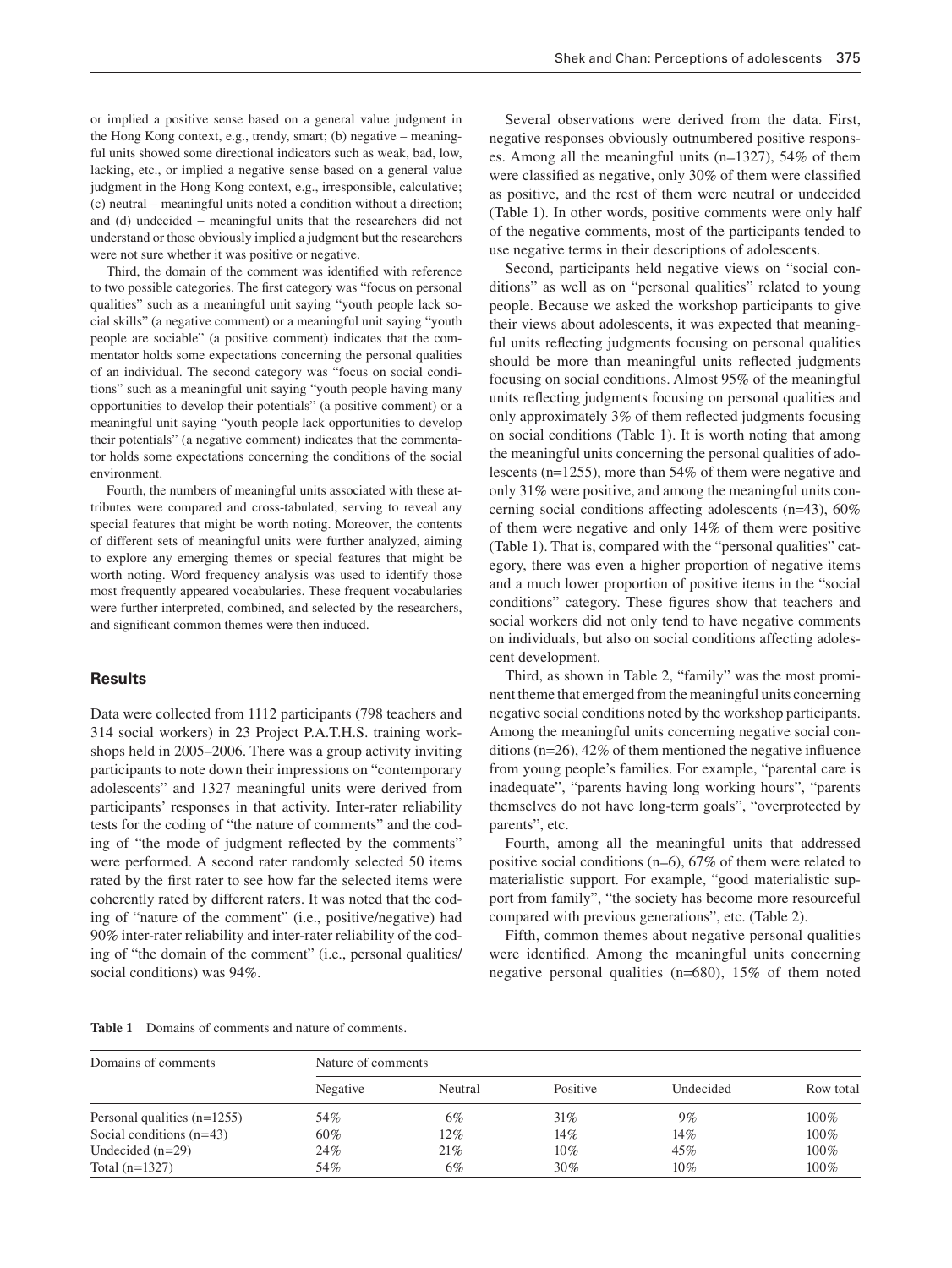|  |  |  |  |  |  |  | <b>Table 2</b> Common themes in respective sets of meaningful units. |  |
|--|--|--|--|--|--|--|----------------------------------------------------------------------|--|
|--|--|--|--|--|--|--|----------------------------------------------------------------------|--|

| Negative                                                          | Positive                                                          |
|-------------------------------------------------------------------|-------------------------------------------------------------------|
| Personal qualities                                                |                                                                   |
| In the set of meaningful units noting negative personal qualities | In the set of meaningful units noting positive personal qualities |
| $(n=680)$ , the following themes were identified:                 | $(n=384)$ , the following themes were identified:                 |
| $-$ Problematic self-concept (15%)                                | $-$ Smart and flexible (23%)                                      |
| $-$ Lack long-term goals (10%)                                    | $-$ Creative (14\%)                                               |
| $-$ Irresponsible/lack commitment (5%)                            | $-$ Energetic (11%)                                               |
| $-$ Easily affected by external factors (4%)                      | $-$ Information technology literate (3%)                          |
| $-$ Materialistic (3%)                                            | $-$ Trendy (2\%)                                                  |
| $-$ Calculative (2\%)                                             |                                                                   |
| Social conditions                                                 |                                                                   |
| In the set of meaningful units noting negative social conditions  | In the set of meaningful units noting positive social conditions  |
| $(n=26)$ , the following themes were identified:                  | $(n=6)$ , the following themes were identified:                   |
| $-$ Family (42\%)                                                 | $-$ Adequate materialistic support (67%)                          |

" problematic self-concept" (this includes meaningful units such as "self-centered", "self-arrogance", "inadequate self-confidence"), 10% of them noted a "lack of long-term goals" (this includes meaningful units such as "lacking life goals", "no direction", "short-sighted"). There were other less significant but themes worth noting such as "irresponsible/lack commitment"  $(5\%)$ , "easily affected by external factors"  $(4\%)$ , "materialistic"  $(3\%)$ , and "calculative"  $(2\%)$  $(Table 2)$ .

 Finally, common themes about positive personal qualities were identified. Among the meaningful units concerning positive personal qualities ( $n=384$ ), 23% of them suggested that young people were "smart and flexible" (this includes meaningful units such as "flexible", "smart", "learn fast", "willing to try"), 14% of them explicitly noted that young people are creative (this includes meaningful units such as "creative", " innovative"),  $11\%$  of them implied that young people are energetic (this includes meaningful units such as "energetic", "active", "vibrant"). There were other less significant but themes worth noting such as "information technology literate"  $(3\%)$  and "trendy"  $(2\%)$  (Table 2).

## **Discussion**

 The basic question addressed by this study was how teachers and social workers perceived contemporary young people in Hong Kong. The findings revealed that there was a dominant deficit-oriented representation of youth supported by the youth service professionals. This observation is generally in agreement with the previous empirical studies  $(3-8)$  and is in line with the previous theoretical discussions  $(7, 9 - 11)$ .

 Nevertheless, it is worth noting that youth service professionals in the study held negative views on "social conditions" as well as on "personal qualities". Moreover, compared with the "personal qualities" category, there was even a higher proportion of negative items and a much lower proportion of positive items in the "social conditions" category. This implies that teachers and social workers in Hong

Kong do not merely have negative comments on youth, but they might have a general negative view of the society. Furthermore, those "negative attributes" noted by the workshop participants were not merely those typical "stress and storm" characteristics, but many of them were comments such as "lacking long-term life goals", "short-sighted", "irresponsible", "lack commitment", "materialistic", and "calculative". These observations further unfold the significance of having empirical studies in the specific sociocultural context of Hong Kong.

 As noted in the introduction part of this article, most of the contemporary discussions in youth studies are from the West and they generally point to a close link between the deficit approach to understanding youth and the treatment regimes relating to the education and clinical domains. The findings of this study provide us with a more contextualized interpretation, showing that rather than some typical clinical problems (e.g., emotional unstable, low self-esteem), many of those negative comments are more relevant to personality traits associated with the competitive environment in Hong Kong (e.g., "materialistic", "calculative"). Instead of being the root cause, institutional factors might be just an apparent cause or just one of the many causes of youth service professionals' negative perception of youth. The present study underscores the importance of adopting an ecological understanding of adolescent developmental issues (31) . Further research will be required to inform a deeper understanding.

The findings also reveal possibilities for a more positive approach to understanding youth among the helping professionals. In addition to those negative comments, teachers and social workers in the study also noted that young people are "good at learning new things", "creative", " energetic", and "information technology literate". These positive views, although they were not the majority, they were at least explicitly addressed. In other words, there are definitely some positive qualities of young people which are commonly recognized by teachers and social workers. Youth services can focus on fixing young people's problems, but they can also focus on developing young people's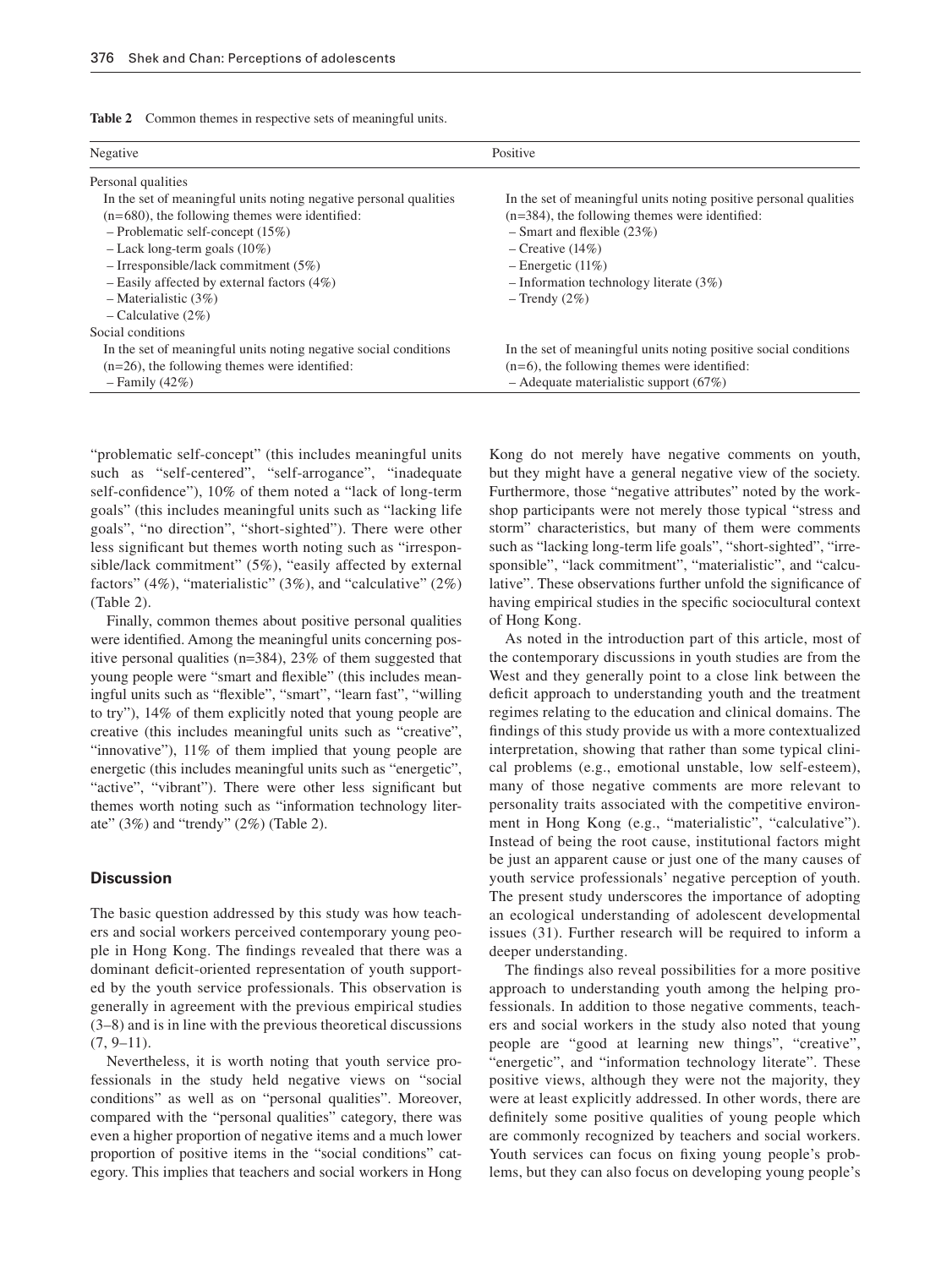strengths. Although these two intervention approaches are not mutually exclusive and are complementary to each other, an overwhelming emphasis on the problem side might risk obscuring the factors that help foster positive development. This observation lends further support to the rationale and significance of having positive youth development programs such as the Project P.A.T.H.S. In contrast to the traditional preventive and remedial approaches to youth work which focus on young people's failures and problems, the positive youth development approach perceives young people as "assets", highlighting the promotion of social, emotional, spiritual, and mental well-being (26) . Nevertheless, there is a need to further understand how the positive youth development approach exemplified by the Project P.A.T.H.S. can promote holistic development in children and adolescents  $(31-33)$ .

 There are some limitations of this study. First, because the activities that generated the data were group activities mixing up both teacher participants and social worker participants, therefore the analysis could not differentiate the views from the teachers and those from the social workers. Future research designs could consider addressing this factor. Second, the coding of the meaningful units relied on the researchers' subjective judgments, but this subjective influence was minimized as the study adopted an inter-rater reliability test. There are several strengths of the study that are worth noting. First, a respectable sample size was used in the study. Second, most of the empirical studies concerning youth service professionals' perceptions of youth are from the West, this paper presents a pioneer study on Chinese youth work professionals' perceptions of Chinese adolescents in contemporary Hong Kong society. It is supposed that the findings can benefit the youth work discipline in Hong Kong as well as contribute to the discussion in a broader academic context.

## **References**

- 1. Hall GS. Adolescence: its psychology and its relations to physiology, anthropology, sociology, sex, crime, religion and education. New York: Appleton, 1904.
- 2. Arnett JJ. Adolescent storm and stress, reconsidered. Am Psychol 1999:54:317-26.
- 3. Buchanan CM, Eccles JS, Flanagan C, Midgley C, Feldlaufer H, et al. Parents' and teachers' beliefs about adolescents: effects of sex and experience. J Youth Adolesc 1990;19:363-94.
- 4. Seginer R, Somech A. In the eyes of the beholder: how adolescents, teachers and school counselors construct adolescent images. Soc Psychol Educ 2000;4:139-57.
- 5. Hines AR, Paulson SE. Parents' and teachers' perceptions of adolescent storm and stress: relations with parenting and teaching styles. Adolescence 2006;41:597-614.
- 6. Wong J, Salili F, Ho SY, Mak KH, Lai MK, et al. The perceptions of adolescents, parents and teachers on the same adolescent health issues. Sch Psychol Int 2005;26:371-84.
- 7. Finn JL. Text and turbulence: representing adolescence as pathology in the human services. Childhood 2001;8:167-91.
- 8. Chou C, Peng H. Net-friends: adolescents' attitudes and experiences vs. teachers' concerns. Computers Hum Behav 2007;23: 2394-413.
- 9. Griffin C. Imagining new narratives of youth: youth research, the "New Europe" and global youth culture. Childhood 2001;8:  $147 - 66$
- 10. Lesko N. Denaturalizing adolescence: the politics of contemporary representations. Youth Soc 1996;28:139-61.
- 11. Besley A. Hybridized and globalized: youth cultures in the postmodern era. Rev Educ Pedagogy Cultural Stud 2003;25: 153 – 77.
- 12. Burman E. Deconstructing developmental psychology. London/ New York: Routledge, 1994.
- 13. Catalano RF, Berglund ML, Ryan JAM, Lonczak HS, Hawkins JD. Positive youth development in the United States: research findings on evaluations of positive youth development programs. Ann Am Acad Pol Soc Sci 2004;591:98-124.
- 14. Damon W. What is positive youth development? Ann Am Acad Pol Soc Sci 2004;591:13-24.
- 15. Kurtines WM, Ferrer-Wreder L, Berman SL, Lorente CC, Silverman WK, et al. Promoting positive youth development: new directions in developmental theory, methods, and research. J Adolesc Res 2008;23:233-44.
- 16. Mahoney CA, Lafferty CK. Positive youth development. Am J Health Behav 2003;27:S3.
- 17. APA, CSA. Cambridge Scientific Abstracts Internet database PsycINFO. Bethesda, MD: American Psychological, Association (APA), Cambridge Scientific Abstracts, Inc. Internet Database Service (CSA).
- 18. ERIC, CSA. Cambridge Scientific Abstracts Internet database service (ERIC). Bethesda, MD: Educational Resources Information Center (ERIC), Cambridge Scientific Abstracts (CSA).
- 19. NASW. Database: social work abstracts. Washington, DC: National Association of Social Workers (NASW).
- 20. Breakthrough. Breakthrough youth research archives. Hong Kong: Breakthrough Ltd. Available from: http://www.breakthrough.org.hk/ir/researchlog.htm.
- 21. HKFYG. Youth Research Centre. Hong Kong Hong Kong Federation of Youth Groups (HKFYG). Available from: http:// yrc.hkfyg.org.hk/eng/.
- 22. BGCA. Research studies conducted by BGCA. Available from: http://www.bgca.org.hk/bgca06/main/press.asp?lang=C&id=527.
- 23. COY. Commission on Youth (COY). Available from: http://www. info.gov.hk/coy.
- 24. Chan C. Social workers' conceptions of youth needs in the integrated teams: a hermeneutical inquiry. Dissertation. Hong Kong: Department of Applied Social Sciences, The Hong Kong Polytechnic University, 2001.
- 25. Shiu KC. The study of youth deviance research in Hong Kong. MPhil Dissertation. Hong Kong: Department of Social Work, Hong Kong Baptist University, 2003 (in Chinese).
- 26. Lerner RM, Benson PL. Developmental assets and asset-building communities: implications for research, policy, and practice. New York: Kluwer Academic/Plenum, 2003.
- 27. Shek DTL, Chak YLY. Training potential program implementers of the Project P.A.T.H.S. (Secondary 1 Program) in Hong Kong. Int J Adolesc Med Health 2010;22:369–84.
- 28. Shek DTL. Conceptual framework underlying the development of a positive youth development program in Hong Kong. Int J Adolesc Med Health 2006;18:303-14.
- 29. Shek DTL, Ma HK. Design of a positive youth development program in Hong Kong. Int J Adolesc Med Health 2006;18:  $315 - 27$ .